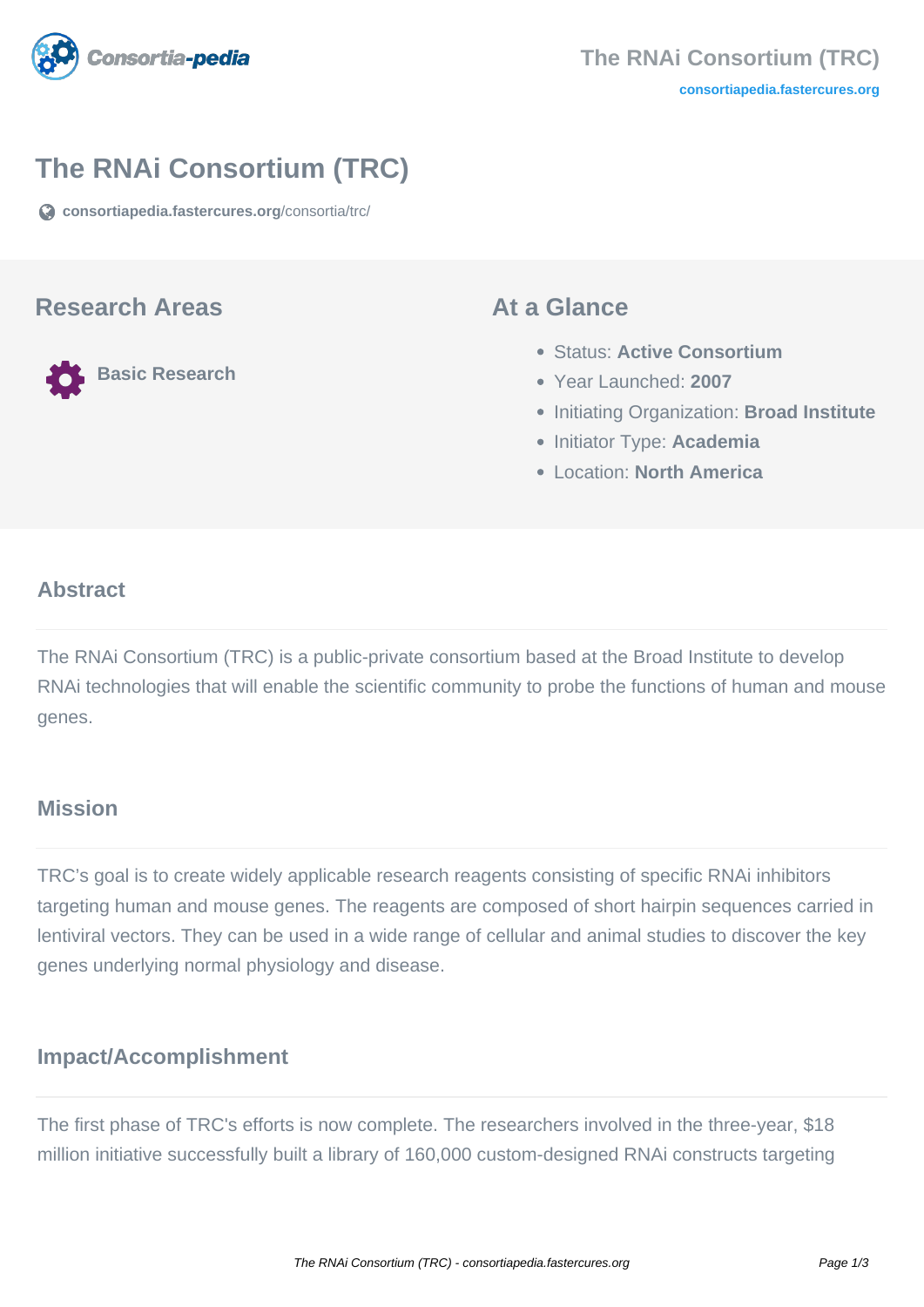

#### **[consortiapedia.fastercures.org](http://consortiapedia.fastercures.org/)**

15,000 human genes and 15,000 mouse genes. They also developed methods to apply this library effectively for loss-of-function genetic screens. This fundamental resource is available to scientists worldwide through Sigma-Aldrich and Thermo Fisher Scientific (formerly Open Biosystems).

 The project's second phase, a four-year collaboration launched in 2007 and known as TRC2, will further enhance this RNAi resource. A key goal is to provide at least two RNAi reagents for each human and mouse gene that achieves a high knockdown efficiency. Work toward this goal will include functional validation as well as efforts to improve library design. The consortium also hopes to enable widespread applications of RNAi by further developing and improving RNAi screening strategies.

# **Links/Social Media Feed**

| Homepage                                    | http://www.broadinstitute.org/rnai/trc |
|---------------------------------------------|----------------------------------------|
| <b>Points of Contact</b>                    |                                        |
| trc_info@broadinstitute.org                 |                                        |
| <b>Sponsors &amp; Partners</b>              |                                        |
| Academia Sinica (Taiwan)                    |                                        |
| <b>Bristol-Myers Squibb</b>                 |                                        |
| Dana-Farber Cancer Institute                |                                        |
| Eli Lilly                                   |                                        |
| <b>Harvard Medical School</b>               |                                        |
| Johnson & Johnson                           |                                        |
| <b>Massachusetts General Hospital</b>       |                                        |
| Massachusetts Institute of Technology       |                                        |
| <b>Novartis</b>                             |                                        |
| <b>Ontario Institute of Cancer Research</b> |                                        |
| Sigma-Aldrich                               |                                        |

Whitehead Institute for Biomedical Research